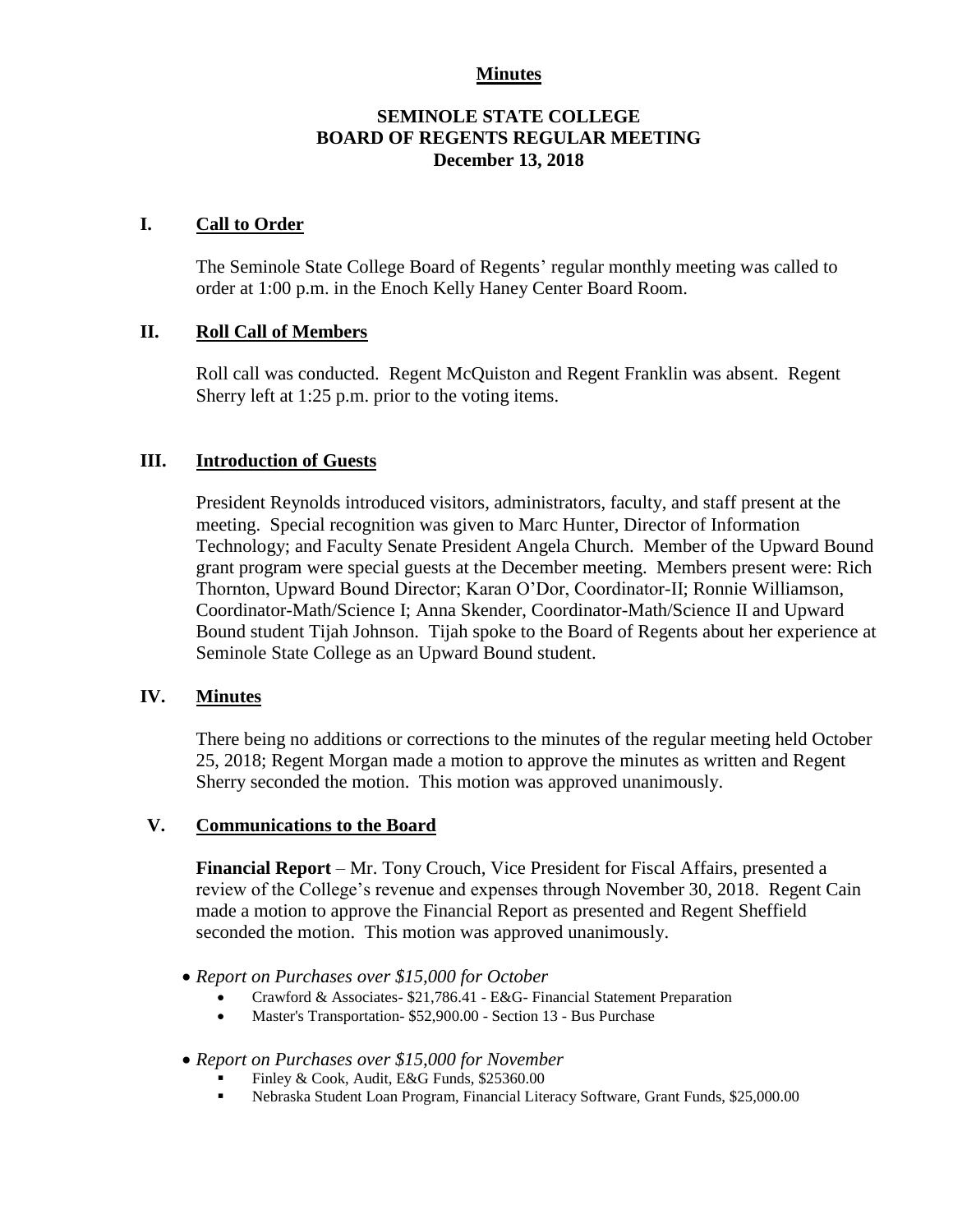**Minutes** SSC Board of Regents Regular Meeting December 13, 2018 Page 2

## **VI. Hearing of Delegations**

None

### **VII. President's Report**

President Reynolds discussed items under the President's Report and the Business portion of the agenda by utilizing a PowerPoint presentation. (See enclosed copy of the PowerPoint presentation)

*2019 Board of Regents Meeting Dates* – President Reynolds presented the Regents with a list of proposed Board meeting dates for 2018.

*Personnel Update* – President Reynolds informed the Board about several personnel changes. These changes were as follows: Britney Honsinger was hired as a Recruitment Specialist and a letter of resignation was received from Kendall Rogers, Associate Professor of Social Sciences.

*Campus Activities*– President Reynolds told the Board members about several recent and upcoming campus activities. These were:

- SSC placed  $2<sup>nd</sup>$  in a Voter Registration Contest
- Danish students visited campus and the community
- Trick-or-Treat trail was held at the pond
- President Emeritus Dr. Jim Utterback was inducted into the Oklahoma Higher Education Hall of Fame
- President Reynolds gave the Board members a soccer team update
- Autumn Wiles, was honored a NextGen Under 30 award
- The Leadership Development Class held a food drive for the Salvation Army
- The PLC students volunteered at the Regional Food Bank
- Governor Fallin spoke at the Seminole Chamber Forum at Seminole State College
- Pianist Peter Simon held concerts on campus
- Melanie Rinehart received an award from the Southwest Ass

### **VIII. Business**

**Authorization to enter into a contract with Jive Communications** – President Reynolds presented the Board with information about

### **Approval of revisions to Board Policy II-4-30 regarding employee tuition reimbursement** – President Reynolds presented information about a

### **IX. Consent Agenda**

Regents were presented information concerning items on the Consent Agenda. President Reynolds recommended approval of these items. Regent Hyden made a motion to approve the Consent Agenda items and Regent Morgan seconded the motion. This motion was approved unanimously.